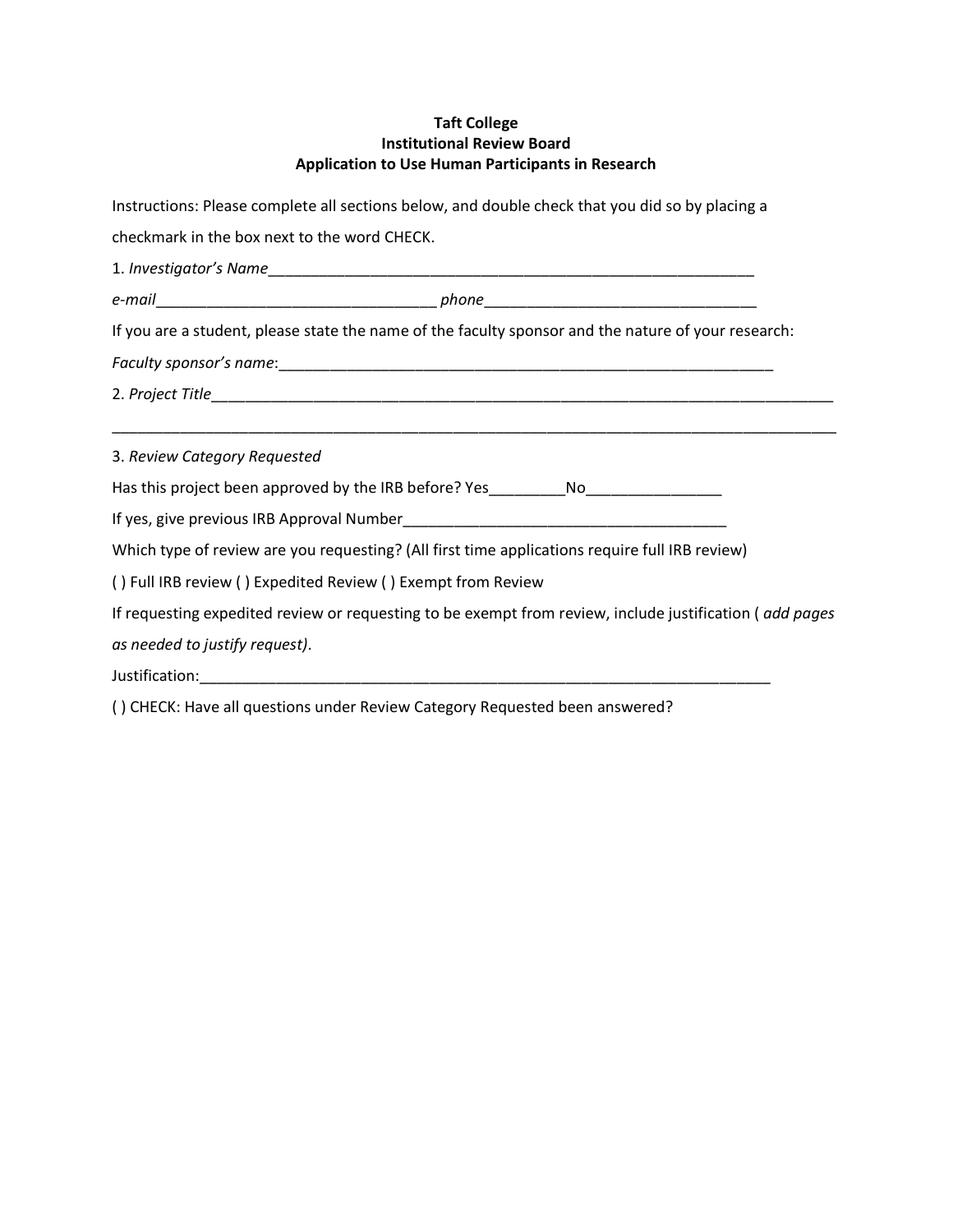4. *Methodology and Research Objectives*: Describe and justify the methodology. Describe the research objectives, being sure to describe and justify the conceptual, theoretical, practical or educational of the proposed project. Also, be sure that the methodology permits the goals of the research/educational objectives to be adequately met. A stronger case can be made by citing literature related to the project and rooting a study in unanswered conceptual, theoretical or practical issues.

( ) CHECK: Has the research methodology been described and justified?

( ) CHECK: Have the research objectives been described and justified in such a way that the conceptual, theoretical, practical or educational benefits of the proposed projects are clear?

( ) CHECK: Is there an appropriate fit between the methodology and the research objectives? That is, will the methodology permit the goal of the research objectives to be met?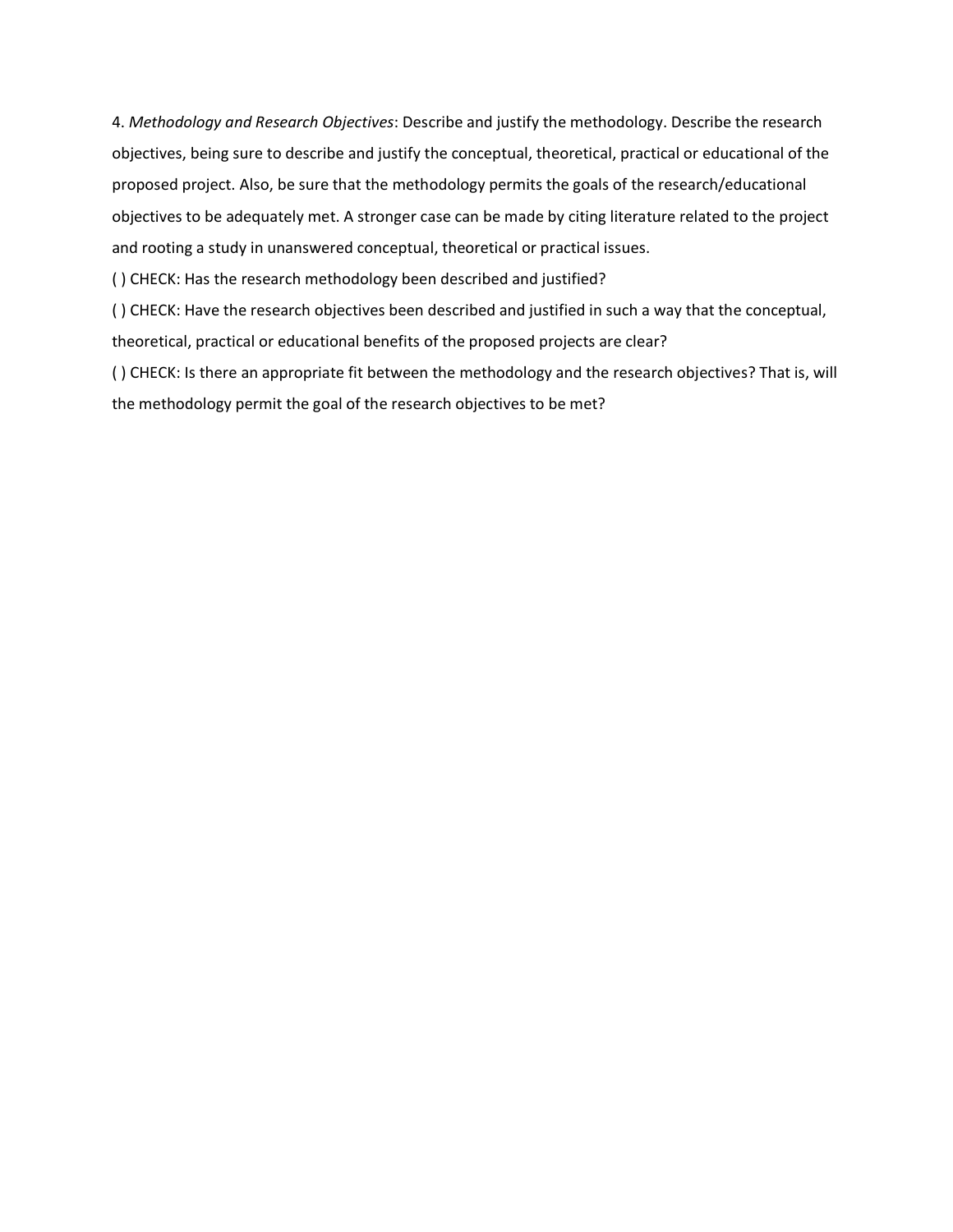5. *Description of Participants*. Describe the population group you are studying and the expected

demographics of your participants. Fill out the sections appropriate to your study.

Gender: ( ) male ( ) female ( ) mixed

Age: ( ) <18 ( ) = >18 ( ) other *specify* \_\_\_\_\_\_\_\_\_\_\_\_\_\_\_\_\_\_\_\_\_\_

Ethnicity: \_\_\_\_\_\_\_\_\_\_\_\_\_\_\_\_\_\_\_\_\_\_\_\_\_\_\_\_\_\_\_\_\_\_\_\_\_\_\_\_\_\_\_\_\_\_\_\_\_\_\_\_\_\_\_\_\_\_\_\_\_\_\_\_\_\_\_\_\_\_\_\_\_\_\_\_

Other demographics important to the study:

6. *Procedures for Recruitment of Participants*. Include method of selection and recruitment. Describe all pertinent characteristics of your participants.

\_\_\_\_\_\_\_\_\_\_\_\_\_\_\_\_\_\_\_\_\_\_\_\_\_\_\_\_\_\_\_\_\_\_\_\_\_\_\_\_\_\_\_\_\_\_\_\_\_\_\_\_\_\_\_\_\_\_\_\_\_\_\_\_\_\_\_\_\_\_\_\_\_\_\_\_\_\_\_\_\_\_\_\_\_

( ) CHECK: Have the gender and procedures for recruiting participants been described?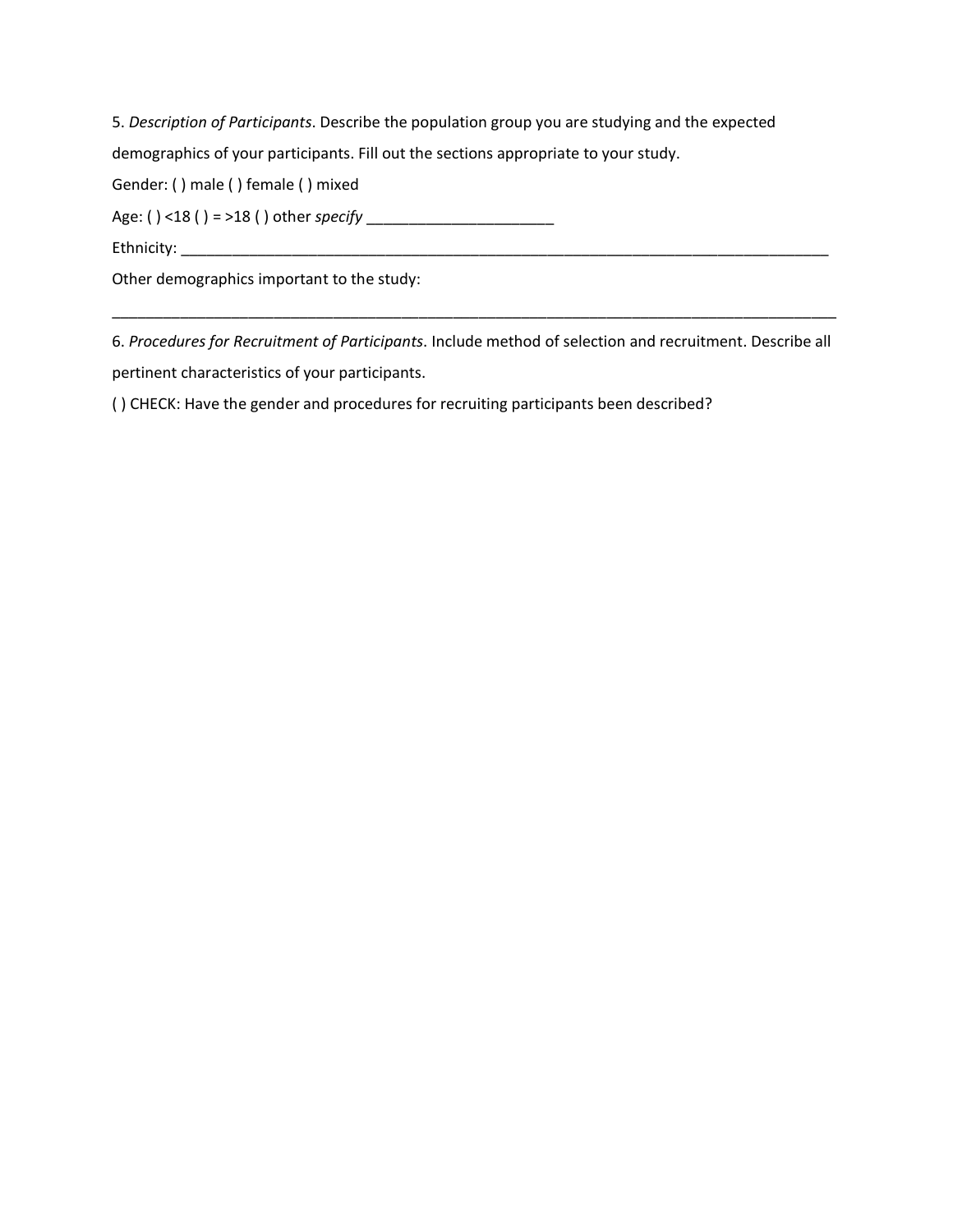7. *Informed Consent*. Include the oral or written format of the informed consent. Justify any request for waiver of written informed consent. Adequate informed consent requires an identification of the research, a description of the study, its intent and methodology and the approximate time required of participants. Explicitly outline participants' right of withdrawal and refusal and explain how confidentiality and/or anonymity will be maintained.

( ) CHECK: Has informed consent been secured from sites and agencies related to the project (i.e. schools, military bases, businesses, etc.)?

( ) CHECK: Have the letters of consent from these sites and agencies been appended to the application? ( ) CHECK: Has a copy of the informed consent letter for participants (or their guardians) been appended to the application?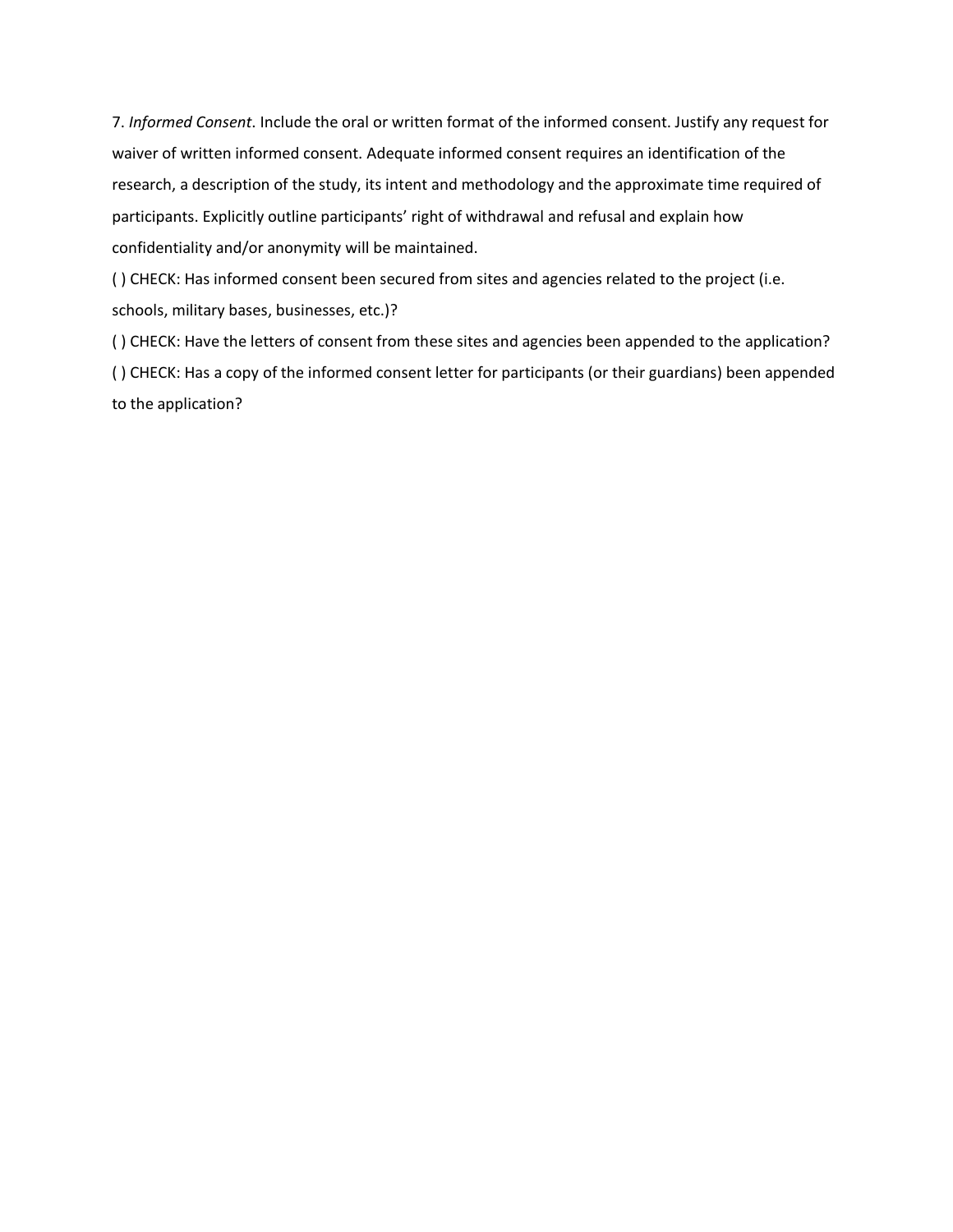8. *Debriefing Procedure*. Include justification of the use of deception (if any), an explanation of participants' responses in the study, the study's rationale, procedure for obtaining results of study and the person to contact with future questions.

( ) CHECK: Has a description of the debriefing procedures been provided? Even if a study does not involve deception, participants should be informed of the purpose of the study and given a name of a person, preferably a faculty member, who they can contact for further information.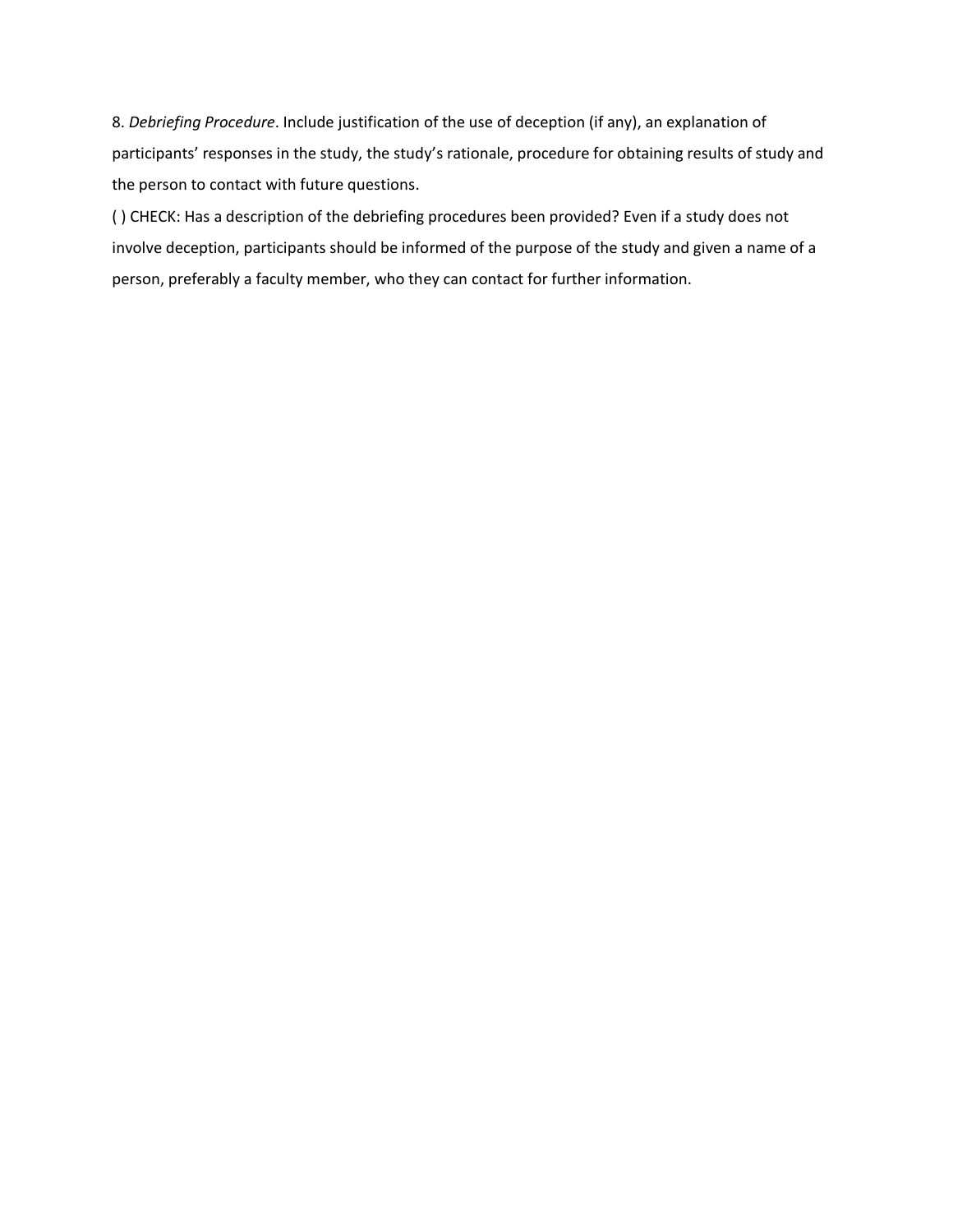9. *Procedures for Ensuring Confidentiality of Data*. Specify how confidentiality of data and participates will be maintained.

( ) CHECK: Have the procedures for ensuring confidentiality been described?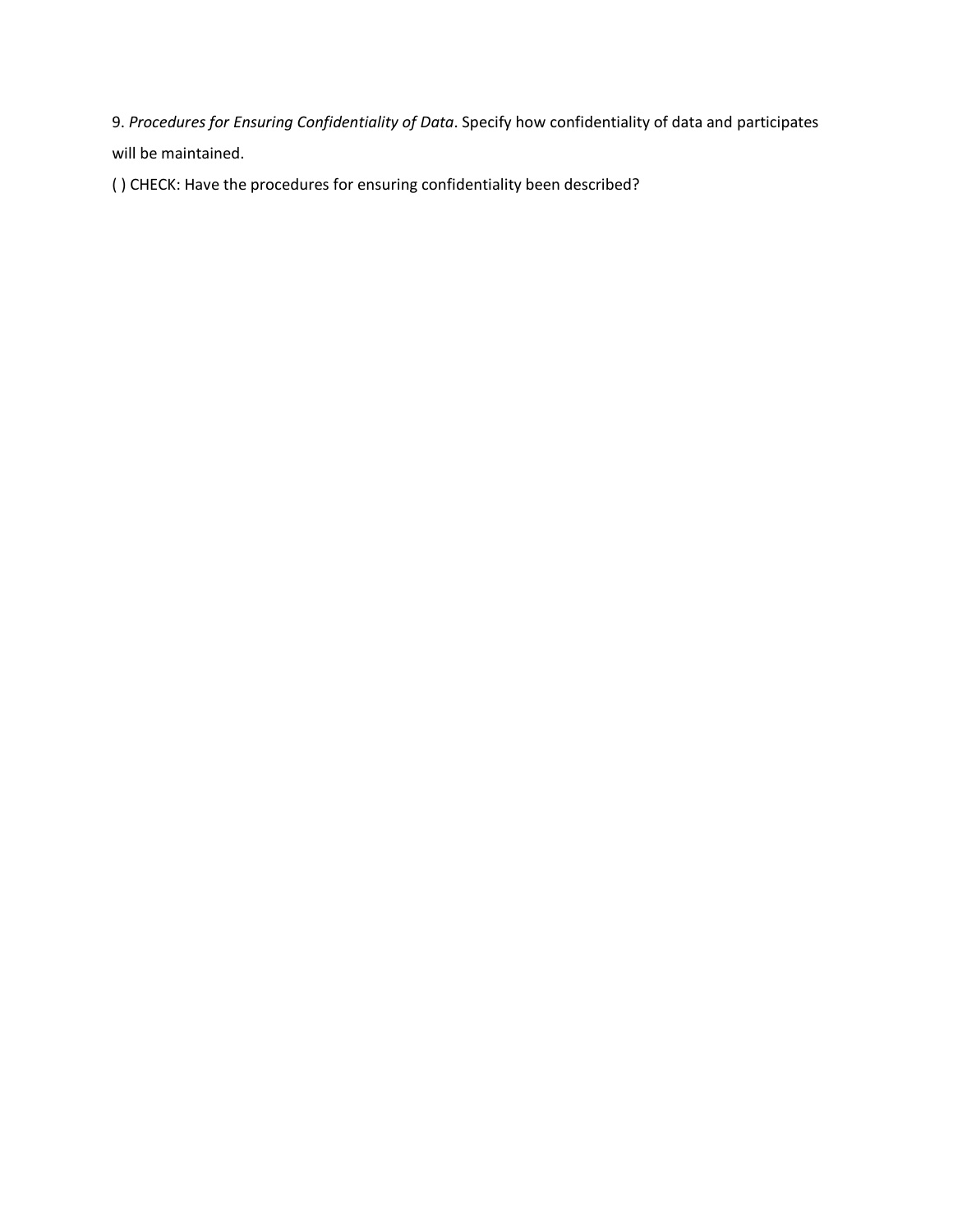10. *Analysis of Risk/Benefit Ratio*. Include any short-term or long-term risks to participants and precautions taken to minimize risks in addition to the anticipated benefits of your research. ( ) CHECK: Have the risks/benefits of conducting the research been described?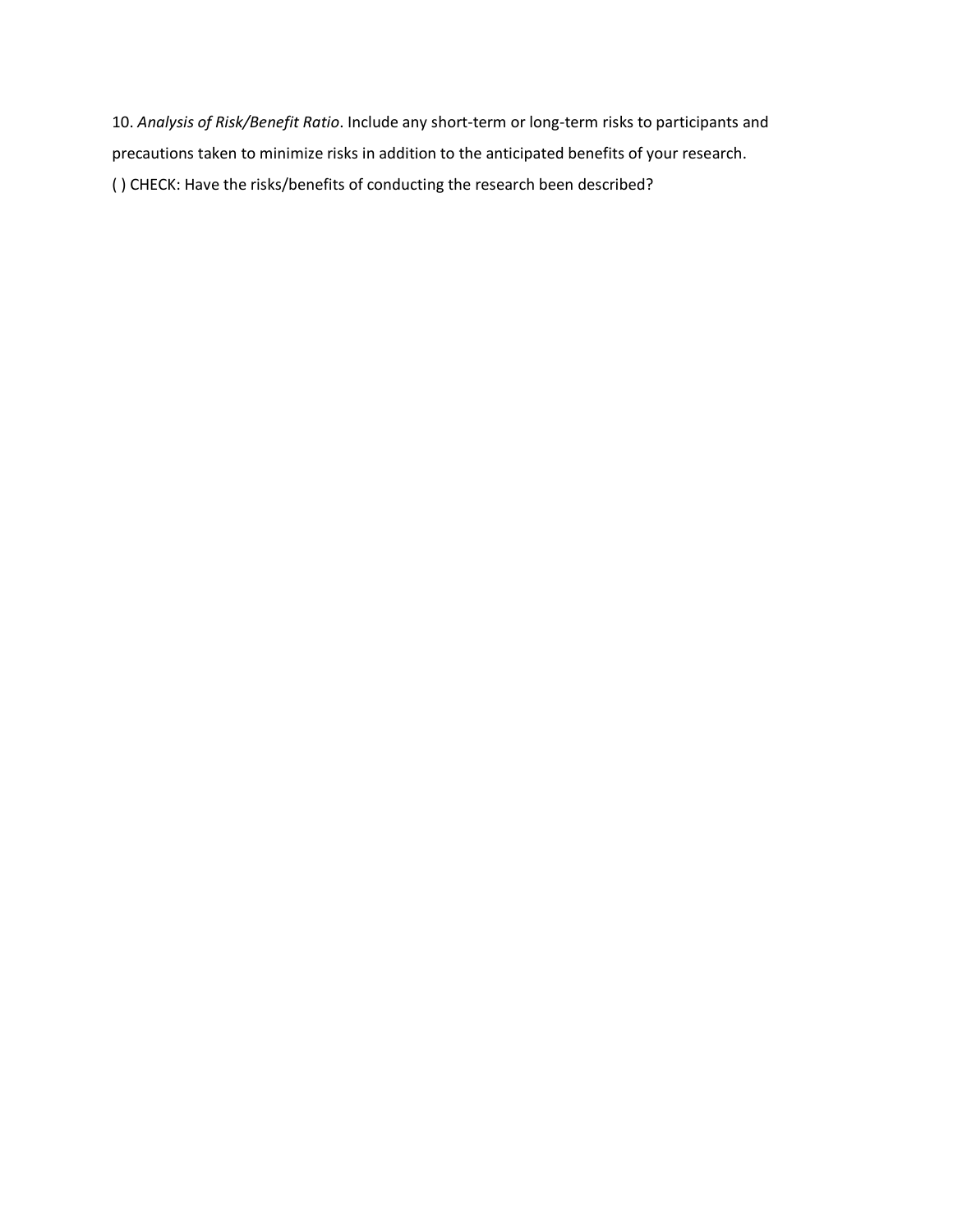11. *Hazardous Materials*.

Will drugs or hazardous substances be used as a part of this study?

\_\_\_\_\_\_\_\_\_\_\_\_\_Yes \_\_\_\_\_\_\_\_\_\_\_No

If yes, please read and complete Hazardous Materials Use Form.

( )CHECK: If hazardous materials will be used, have the appropriate forms been completed and appended to the application?

12. *Project Materials*. Include copies of all materials used in this study (e.g. surveys) and information about the source of these instruments (e.g. who developed the instrument, reference where additional information about the instruments reliability and validity can be found, et cetera).

( ) CHECK: Have all project materials been appended?